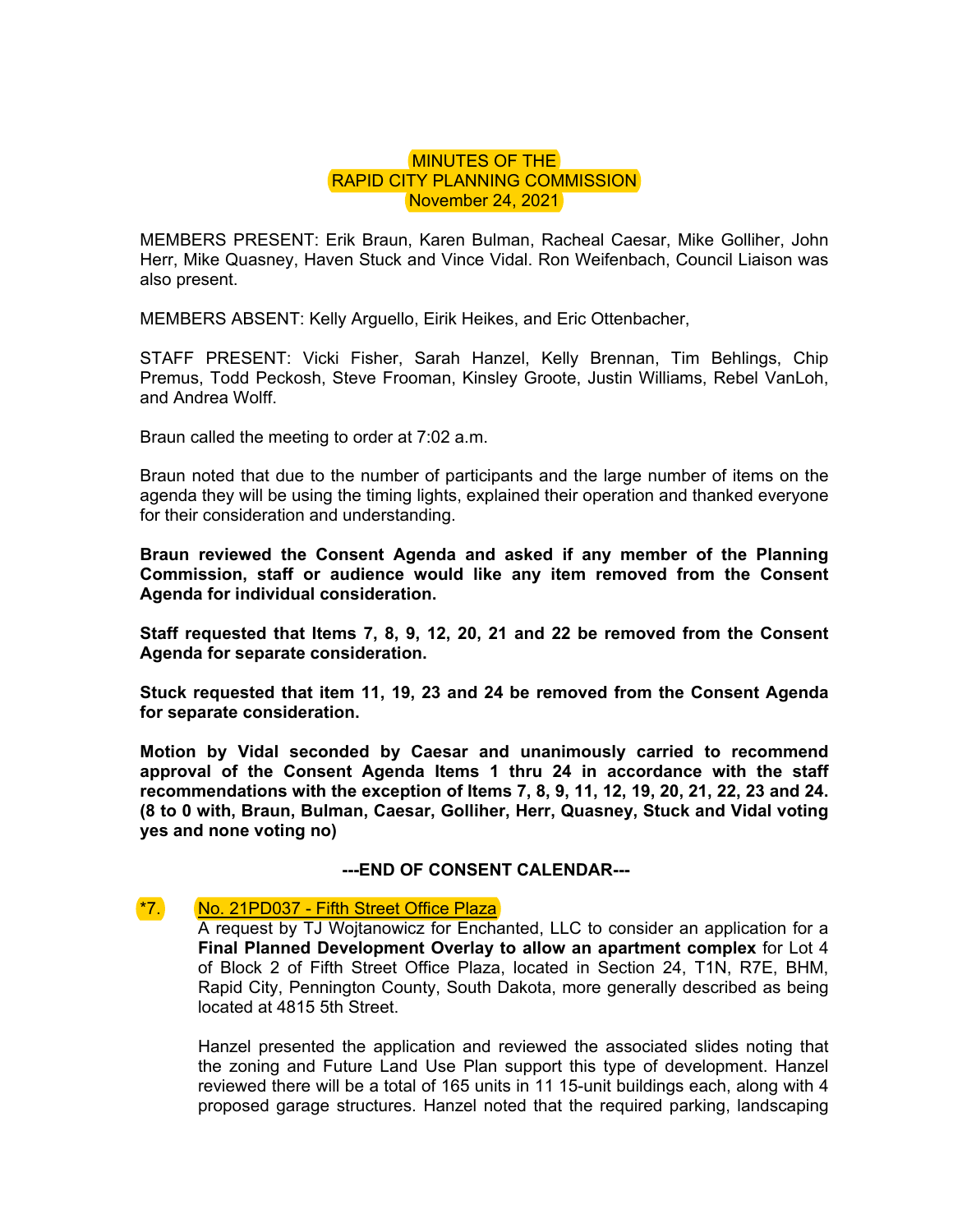and open space is being met. Hanzel pointed out that there is a 29 foot setback on the west side of the development which provides a separation from the single family homes in that area. Hanzel noted that the applicant has received an Exception to providing a Traffic Impact Study as the Traffic Engineer did not find the development would trigger the need and that staff recommends approval of the Final Planned Development Overlay to allow an apartment complex application with stipulations.

In response to Caesar question as to why the Traffic Impact Study was waived, Peckosh stated that the improvements to handle the anticipated traffic are already in place and the increased traffic would not trigger any additional improvements.

Dub Doering, 125 Savoy Circle, spoke to his concerns stating that he had been assured the property in question would be commercial development and asked when the zoning change from Commercial to Medium Density Residential. Fisher clarified that the zoning of the majority of the property is Office Commercial District which allows residential, with a small section abutting the western edge that is Medium Density Residential.

Scott Peterson, 121 Savoy Circle, agreed that they were informed upon purchase the property would be developed as commercial and is disappointed to see this type of development instead. Peterson asked about the proposed height and how a 3 story building can 28 feet in height and spoke to traffic issues, stating that congestion and accidents already occur in the area and he believes a Traffic Impact Study should be required.

Fisher clarified how height is measured at the median of the roof for all structures and confirmed that these structures measure 28 feet at that point, therefore falling with in the requirements.

In response to questions from Bulman, Quasney and Vidal on access, traffic and potential signaling of the intersection, Peckosh clarified that the access is from Enchanted Pines Drive which has two exits for Enchanted Pines with one being on  $5<sup>th</sup>$  Street and the other being on Catron Boulevard, that the unused access on  $5<sup>th</sup>$ street is due to the insufficient distance from the Enchanted Pines access. Peckosh stated that there are two accesses and that signaling would require the warrants to be met and that this development does not meet them. Fisher further stated regarding traffic movement, signaling and road improvement are closely studied by City staff and they work to make sure they are met when necessary. Peckosh stated there are no plans at this time to reduce the speed limit on  $5<sup>th</sup>$  Street.

**Caesar moved, Vidal seconded and the Planning Commission approved the Final Planned Development Overlay with the following stipulations:** 

- **1. Upon submittal of a building permit, a 5-foot wide sidewalk shall be provided along Enchanted Pines Drive or obtain a Variance from the City Council shall be obtained pursuant to 12.08.060 of the Rapid City Municipal Code;**
- **2. Upon submittal of a building permit, demonstrate that storm water quality treatment is being provided as required by 8.48 of the Rapid City Municipal Code;**
- **3. Upon submittal of a building permit, a complete set of plans shall be**